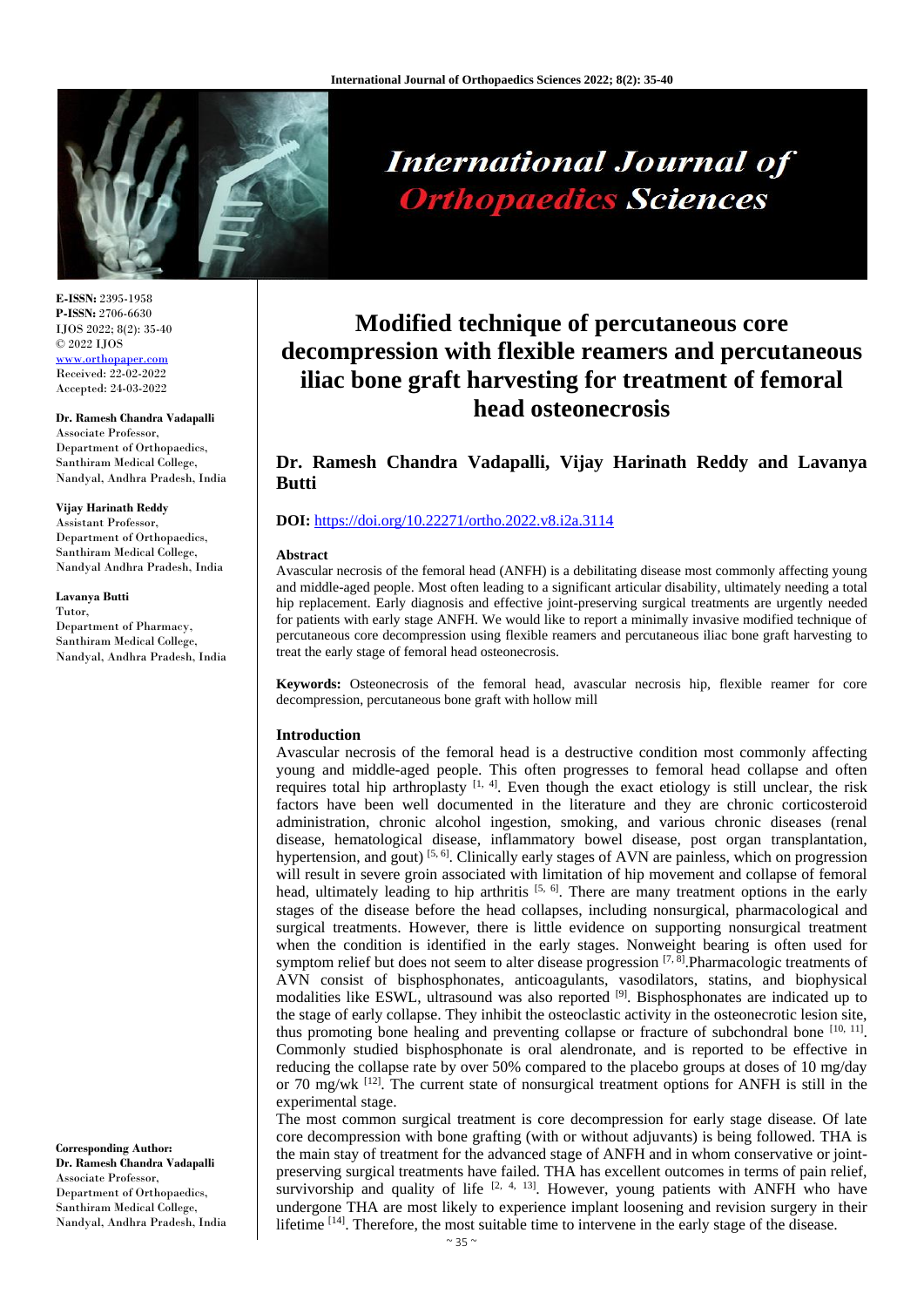(ARCO classification stage 1 and 2. The ideal goal of early stage treatment is to postpone or stop the progression of the disease before the mechanical failure of the subchondral bone and collapse of the femoral head. A consensus has been reached that joint preserving surgeries should be followed in the early stage and arthroplasty for the advanced stage [15].

Core decompression is a joint-preserving surgical treatment that aims to improve blood flow and decrease intraosseous pressure for relieving pain. It promotes early healing prior to collapse, thereby potentially postponing or avoiding THA [4, <sup>16]</sup>. But studies have shown that the femoral head after simple decompression alone may not provide structural support and as a result, the risk of femoral head collapse increases [17, 18].

Core decompression combined with bone grafting has been used to treat ONFH since the mid-twentieth century to prevent femoral head collapse by providing structural support and establishing a stable environment for the growth of new bone [19]. The clinical outcome of core decompression with bone grafting for the early stage of ONHF has been confirmed [3] .

Kong *et al.* [20] studied the outcome of percutaneous core decompression with bone grafting on ANFH. They concluded that this method can be used to effectively treat the early stage of ANFH. This treatment modality can also significantly relieve symptoms, improve the movement of the hip, and postpone or stop the femoral head collapse. Zalavras *et al.* [3] treated 17 hips in 15 patients with core decompression with autologous bone graft, and allogenic fibula perfused with human bone morphogenetic protein and noncollagenous proteins. Through a mean follow-up of 53 months, 14 of 15

hips (93%) had relief of outcomes and no radiographic progression.

The aim of this article is to introduce a minimally invasive modified surgical technique of core decompression using flexible reamers and percutaneous iliac bone graft harvesting for early stage ANFH.

#### **Materials and Methods**

The clinical data of 23 patients and 23 hips diagnosed with ANFH were included in the study and treated with the procedure called percutaneous core decompression and percutaneous bone graft technique at santhiram general hospital from july 2017 to march 2021. All were prospectively analyzed; the follow-up ended in December 2021. The followup period was 2 yrs.

#### **Inclusion criteria**

- 1. All patients with the stage II of the ARCO classification system (figure 1). confirmed by MRI.
- 2. The boundary of avascular necrosis in the femoral head was clear
- 3. Good hip range of motion in order to maintain the requirements of the intraoperative position.

#### **Exclusion criteria**

1. AVN following Trauma and metabolic diseases were excluded. 2. Bilateral AVN

The outcome was evaluated by the Harris hip score (HHS), visual analogue scale (VAS), radiography changes preoperative and postoperative.

| Stage              | 0                 |                                                                                              | $_{II}$                                                           | III                                                                                                         | <b>IV</b>           |
|--------------------|-------------------|----------------------------------------------------------------------------------------------|-------------------------------------------------------------------|-------------------------------------------------------------------------------------------------------------|---------------------|
| Finding            | All present       | X-ray and CT are normal,                                                                     | No crescent sign, X-ray                                           | Crescent sign or collapse Osteoarthritis joint                                                              |                     |
|                    | techniques normal | at least one of the blew                                                                     | abnormal: Sclerosis,                                              | on the X-ray and/or                                                                                         | space narrowing,    |
|                    | or nondiagnostic  | mentioned is positive                                                                        | osteolysis, focal                                                 | flattening of articular                                                                                     | acetabular changes, |
|                    |                   |                                                                                              | osteoporosis                                                      | surface of femoral head                                                                                     | joint destruction   |
| Techniques         | X-ray; CT;        | Scintigraph; MRI;                                                                            | X-ray; CT; Scintigraph;                                           | X-ray; CT; Quantitation                                                                                     | X-ray               |
|                    | Scintigraph; MRI  | Quantitation on MRI                                                                          | MRI; Quantitation on                                              | on X-ray                                                                                                    |                     |
|                    |                   |                                                                                              | MRI and X-ray                                                     |                                                                                                             |                     |
| Sub-classification | <b>NO</b>         | <b>LOCATION</b>                                                                              |                                                                   |                                                                                                             | <b>NO</b>           |
|                    |                   | medial                                                                                       | central                                                           | lateral                                                                                                     |                     |
|                    |                   |                                                                                              |                                                                   |                                                                                                             |                     |
| Quantitation       | <b>NO</b>         | Area involvement (%);<br>minimal A: $<$ 15%;<br>moderate B: 15%-30%;<br>extensive $C:$ > 30% | Length of crescent (%);<br>A: < 15%; B: 15%-<br>$30\%$ ; C: > 30% | Collapse and Dome<br>depression; $A: < 15\%$<br>$/ < 2$ mm; B: 15-30% /<br>2-4 mm; C: $>$ 30% / $>$<br>4 mm | <b>NO</b>           |

**Fig 1:** Association Research Circulation Osseous classification system

**Informed consent statement:** All participants provided written informed consent

#### **Surgical technique**

A single surgeon (author) performed all surgeries with the patient supine on a traction table under spinal anesthesia.

Best Entry point was determined under image intensifier guidance. A 2 cm skin incision was given. The entry point was always above the level of the lesser trochanter. A 2.5 mm rigid guide wire was drilled into the lesion area and confirmed in AP and Lateral views. Initially reaming done with 4 mm rigid reamer till the top of the lesion. serial reaming with 6, 7, to 8 mm reamers done till the base of the lesion only. Now the ACL (anterior cruciate ligament) femoral guide (stryker) was introduced into the tunnel and flexible guide wire was drilled

into the superior and lateral portion of the lesion till the top border of the lesion. Later serial reaming is done with versitomic flexible reamer (stryker USA) starting from 4 mm till 9 mm depending on the size of the lesion. Now the ACL guide is reintroduced into the inferior and medial direction and a similar procedure is followed till almost the entire sclerotic necrotic bone is removed. Residual sclerotic necrotic bone from the edges of the lesion can be cured with 15 degree curette. All these steps must be performed under C-arm fluoroscopy in both AP and lateral views to make sure that the instruments were placed in the best possible position without damaging the articular cartilage and retaining the healthy bone as much as possible. The drilling channels were flushed using a combination of irrigation and suction. Finally, the lesion area and the surgical operation created bone defect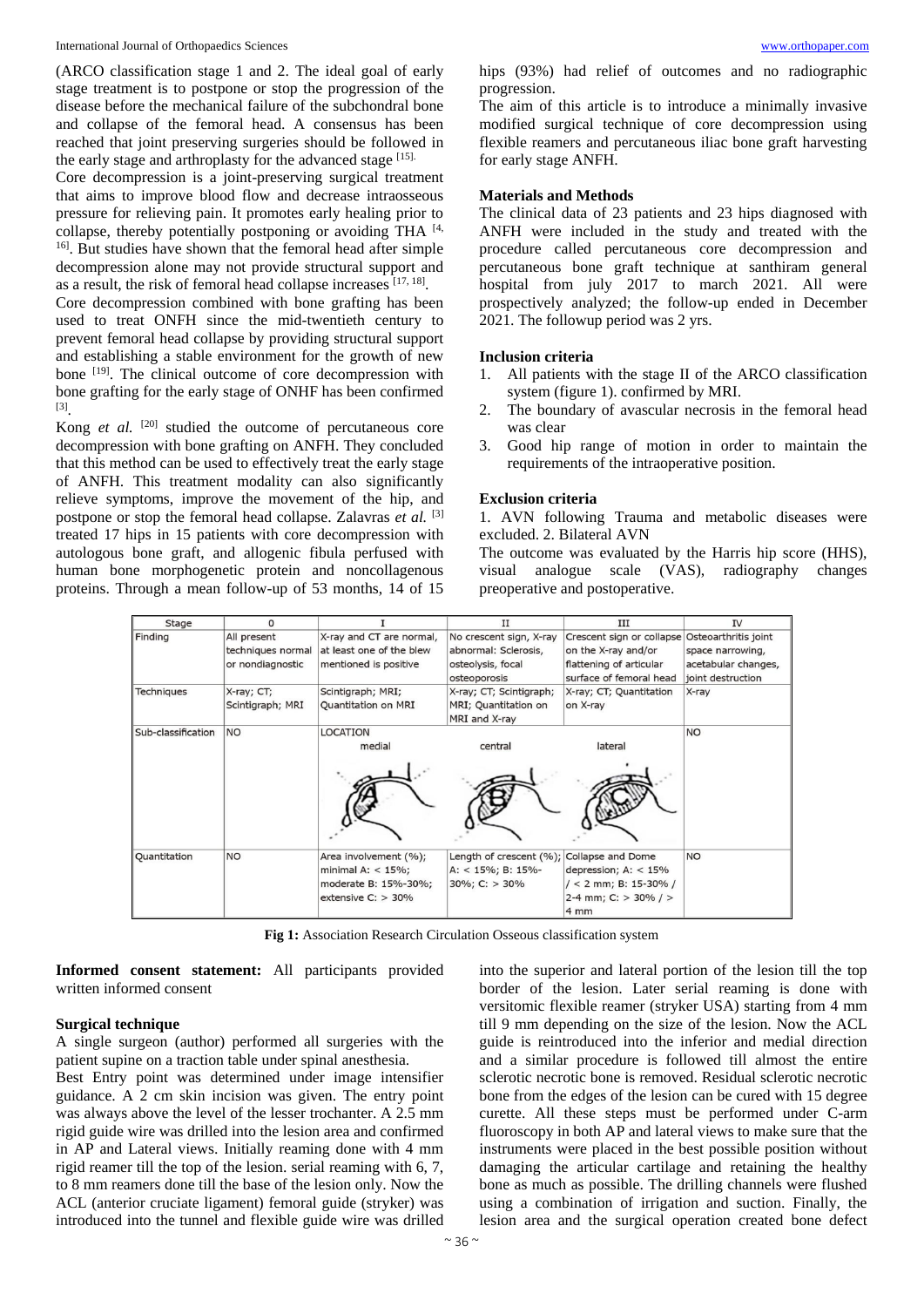#### International Journal of Orthopaedics Sciences [www.orthopaper.com](http://www.orthopaper.com/)

were backfilled with graft. We take the appropriate amount of cancellous bone and bone marrow aspirate (20ml) from the patient's ipsilateral ilium thru a 1.5cm incision by percutaneous technique, using a 6mm hollow mill. First a 2mm k wire was introduced to a depth of 1 cm. Tap the hollow mill over k wire to prevent slipping from the iliac crest. Hollow mill was drilled slowly till 3cm. toggle it and reverse drill it out. Follow a similar technique till optimum graft is obtained. We mix both autologous bone and

tricalcium phosphate and bone marrow aspirate. After adding the BMA, the mixture was introduced into the lesion area and drill channels through a drill sleeve used for proximal lag screw locking of PFN. The mixture was tapped by a pestle. The incision was closed by the standard steps. After the operation they were put on non-weight-bearing for 6 wk. and oral bisphosphonate, alendronate 70 mg weekly for 3 years to be continued.



**Fig 2:** The tools for the surgery (stryker), usa). A: 2.5 mm flexible guide wire; B: ACL femoral guide C: guide with guide wire D: rigid reamers E: flexible reamers; F:6.5 mm hollow mill; G: PFN drill sleeve.



**Fig 3:** The main steps of the percutaneous core decompression and mixed bone graft technique under C-arm fluoroscopy. [A] 2.5 mm guide wire into the lesion area under image guidance [B] straight reamer 4mm; [C] The versitomic femoral acl guide in superolateral part; [D] flexible guidewire [E] 4 mm flexible reamer [F] femoral guide in inferomedial aspect of the lesion [G] residual lesion removal with a curette.[H] Autologous bone from the ipsilateral ilium with a hollow mill; [I]: Introduce the bone graft into the sleeve and punch with the blunt end of the steinmann pin.[ J] wounds closed.

## **Results**

A total of 23 patients and 23 hips were included in the study during the study period of 3 years (2017-2021). The average age of the study population was 43 years ranging between 32- 53 years. The study included 17 males (73.9%) and six females (26%). Regarding the risk factors of AVN, 13 were idiopathic and five were steroid induced, four alcoholic and one had rheumatoid arthritis.

Mean surgical time was 50 min, and mean intraoperative bleeding was 70 ml. At 2 years follow up mean Harris hip score and VAS preoperatively were 37 and 8. After surgery mean HHS was 91 and VAS was 1. A post-operative x-ray at the latest follow-up showed that the grafted bone was basically healed.

Since 2017, we have used this new modified technique in multiple patients, and gratifying results have been obtainedcomparingson of HHS, VAS, and imaging examination before and after the operation.

## **Discussion**

ANFH leads to significant articular disability in young and middle aged people. It is due to osteocyte ischemia and necrosis, trabecular fracture, and femoral head collapse induced by a local blood circulation disorder of the femoral head due to various etiologies [3].Without early diagnosis and effective intervention and treatment, most of the patients need a THA after 2 years due to femoral head collapse [17,24] Current consensus is that THA is used just for advanced-stage ANFH in older patients or those who have failed jointpreserving treatment [25]. Therefore, a definite and effective joint-preserving surgical treatment is urgently needed for young and middle- aged patients with early stage ANFH.

Core decompression combined with bone grafting (with or without adjuvants) as a joint-preserving surgical treatment has been widely recognized before [3, 16, 26, 27, 28]. In recent years, studies also showed that patients with ARCO classification system stage II treated by Core decompression combined with autologous bone and BMA had good outcomes [2Other studies have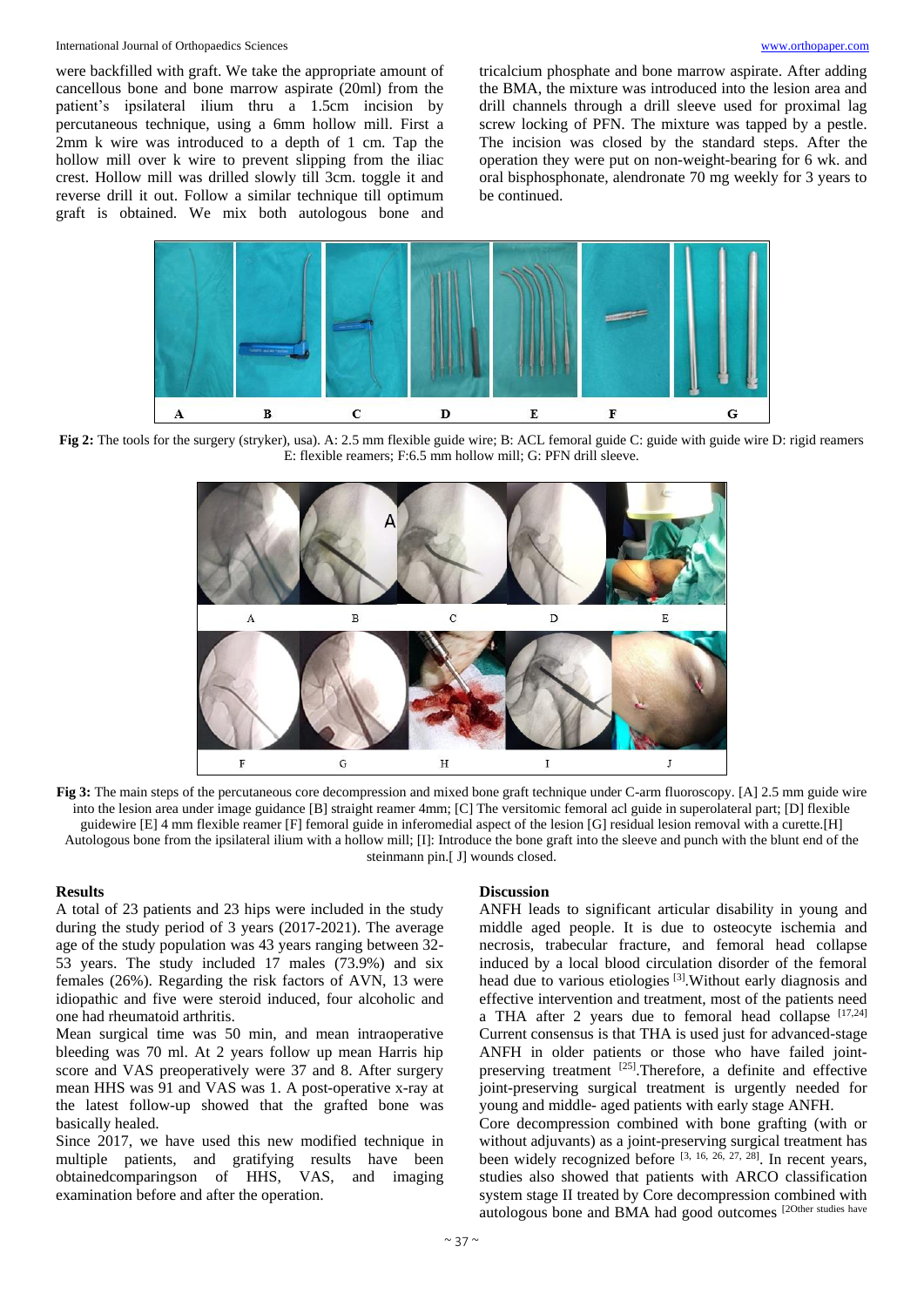already shown the usefulness of eliminating the necrotic bone and structural support by the adjuvant substances in the treatment of early ANFH  $\text{ies}$  [3, 22, 30].

Arlet and Ficat first introduced core decompression in 1964 and they reported "good to very good results" in 90% of these hips on clinical evaluation and in 79% on radiographic evaluation [31]. Marker *et al.* in his meta-analysis documented that upto 30% of hips required THR at 3 years of follow-up after core decompression [32]. Rajagopal *et al.* also reported the similar rate of conversion to THR and they pointed out that the results were better with stage 1 disease compared to other stages [33]. Core decompression was done by removing single 8-10 mm core removal to decompress the femoral head. Still, it has been documented to be associated with complications like iatrogenic subtrochanteric fracture, inadequate decompression as well as the risk of chondral injury  $[34, 35, 36, 37, 38]$ . Later, different authors documented multiple drill hole decompressions in the literature. Kim *et al.* compared multiple drilling with single core decompression and reported that statistically significant longer time for progression to collapse with multiple drilling techniques [35]. Other authors also obtained similar results with multiple drilling  $[36, 38]$ .

Over the period of time, different methods have been documented in the literature to augment the results associated with core decompression. This includes use of the mesenchymal stem cells (MSC), BMPs, bone grafting, nonvascularized cortical grafts, iliac artery pedicled graft, vascularised fibular graft etc  $[12, 11]$ . MSC from adult bone marrow are multipotent and have been documented to influence the bone repair in AVNF. Early functional and radiological results associated with the use of MSC with core decompression have been reported to be encouraging even though the results of long-term follow-up are not yet available  $[39, 40, 41]$ . Limitation associated with routine use of MSC is its isolation, purification and culture needs special machineries which may be available only at selected centres.

Core decompression with bone grafting has most favourable outcomes in many studies and in some could stop progression or could delay the necessity of THA in young patients.

Many people used straight reamers and superolateral part is difficult to debride with straight reamers. If multiple entry points are made to target the lesion we will compromise on the lateral cortical bone and also we will remove the healthy bone adjacent to lesion if we use reamers more than 8mm, the healthy bone scaffolding effect may reduce. More healthy bone can be retained with flexible reamers with our technique we are precisely targeting the lesion and maximum lesion can be excised and preserving as much as healthy bone in the femoral neck and head. With our technique we can address more kerboul angle.

Our new method is to use flexible Acl reamers (stryker USA) so that the lesion can be removed more precisely and thoroughly. Residual necrotic lesions are removed by cleaning with a curved curettes. We use autologous bone from the ipsilateral ilium mixed with autologous bone marrow aspirate (BMA) and backfill the bone defects in the femoral head. Sometimes we harvest graft percutaneously with help of hollow mill from ipsilateral distal femoral condyle if more graft is needed.

Ashraf. M *et al.* <sup>[42]</sup> described Micro-core decompression combined with intralesional zoledronic acid as a treatment of osteonecrosis of femoral head. They reported mean postoperative modified Harris hip score at two years in stage I, stage IIa, stage IIb and stage III which were 97.3, 91.1, 88.4 and 82.5 respectively. They found that the use of multiple

micro core-decompressions with intra-lesional bisphosphonate will provide higher chances towards hip preservation especially in late cases or cases with larger lesions where percutaneous core decompression may not be successful. The author has hypothesized that a higher concentration of bisphosphonate at the pathological site can bring better results compared to systemic administration. the author did safe surgical dislocation of femoral head for micro drilling and injecting zolendronic acid.

Landgraeber *et al.* <sup>[23, 29, 30]</sup> described advanced core decompression with expandable reamer and adjuvant substances. Wei kuan Gu *et al.* [43] used percutaneous expanded core decompression and mixed bone graft technique with gratifying results. Autologous bone graft has better biomechanical and biological properties than artificial bone graft and has all the requirements for good bone remodeling in terms of osteoconduction, osteoinduction, osteogenesis as well as osteointegration [44].

However, our new technique needs to be confirmed in more cases along with more detailed data comparison and further research. In the future, the research will also include age factors, Kerboul angle  $[45]$ , and the size and location of lesions on the outcomes.

#### **Conclusion**

Technique of percutaneous core decompression with flexible reamers and percutaneous autologous iliac bone harvesting mixed with bone marrow aspirate and tricalcium phosphates is minimally invasive, simple, safe, and reliable and advantageous in terms of precise targeting lesion and bone preserving. More kerboul angle can be addressed. No serious perioperative complications were observed in our cases. The percutaneous technique of iliac bone graft harvesting is easy to obtain and less traumatic to patient.Thus, this technique is an effective joint-preserving surgical treatment for patients with early stage ANFH. It has less learning curve and inexpensive as well. We present it here in the hope that our other colleagues could perform and further demonstrate and verify its effectiveness.

#### **Pitfalls and future research perspectives**

1. Short follow up period. 2. Did not include bilateral AVN.3.We did not do MRI and CT post operatively and during follow up due to financial constrains.

Future research should demonstrate effect of age, gender, risk factors, Modified Kerboul angle [45], the size and location of lesions on the outcomes of this technique.

Mixing with allogenic bonegraft and use of fibular strut in femoral neck and lateral cortex was not studied and may improve clinical outcomes much better than cancellous bone graft alone.

Core decompression combined with bone grafting mixed with BMA and zolendronic acid may be considered for future research.

**Conflict-of-interest statement:** The authors declare that they have no conflicts of interest.

#### **Corresponding author**

Ramesh Chandra vadapalli, {M.S orthopaedics} Associate professor,dept of orthopaedics, santhiram medical college and general hospital

#### **Contributors**

Vijay Harinath Reddy: DNB} assistant professor, dept of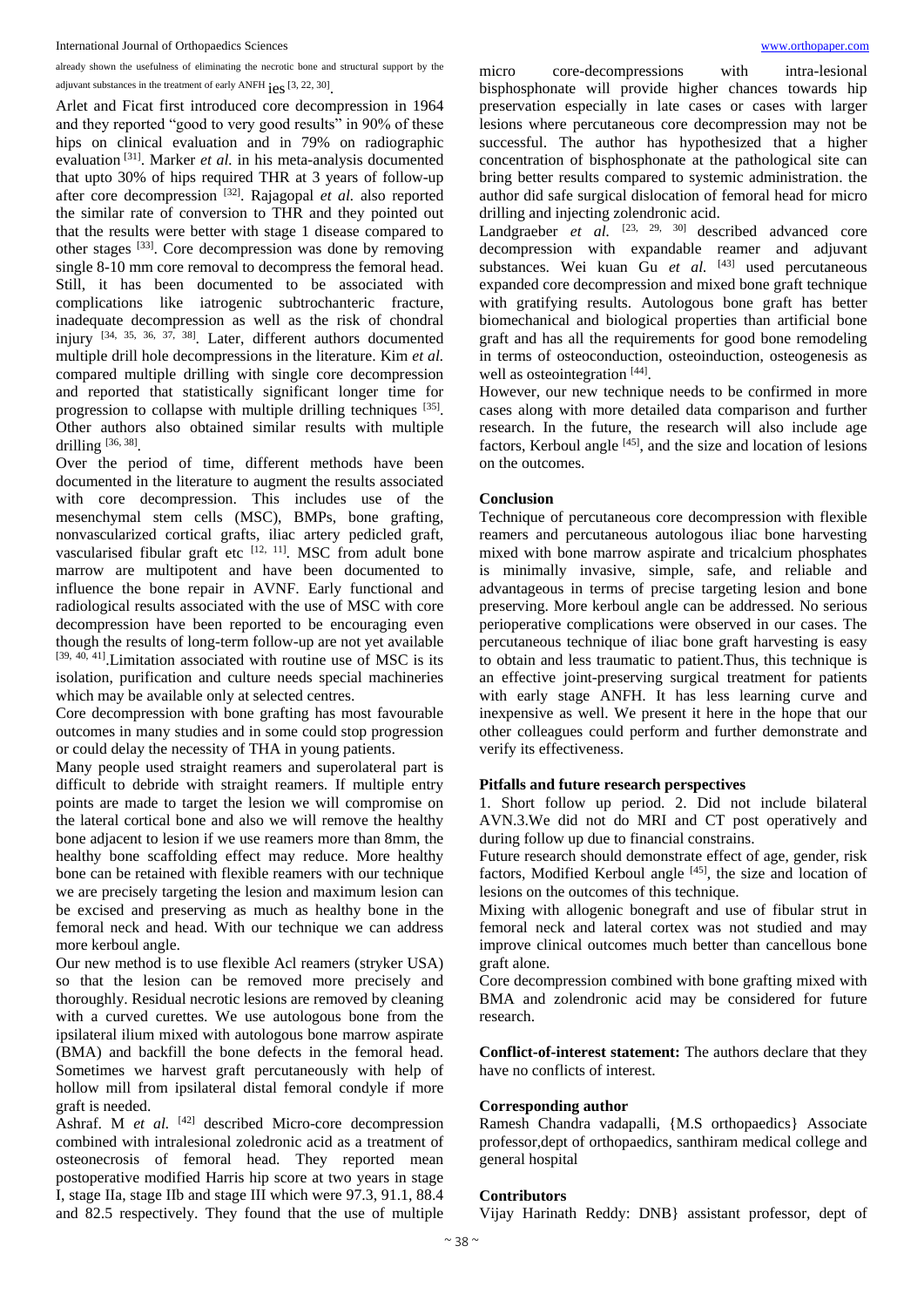orthopaedics, santhiram medical college and general hospital Lavanya Butti: tutor, dept of pharmacy, santhiram pharmacy college

#### **References**

- 1. Choi HR, Steinberg ME, Cheng YE. Osteonecrosis of the femoral head: diagnosis and classification systems. Curr Rev Musculoskelet Med. 2015;8:210-220. [PMID: 26088795 DOI: 10.1007/s12178-015-9278-7]
- 2. Mont MA, Cherian JJ, Sierra RJ, Jones LC, Lieberman JR. Nontraumatic Osteonecrosis of the Femoral Head: Where Do We Stand Today? A Ten-Year Update. J Bone Joint Surg Am. 2015;97:1604-1627. [PMID: 26446969 DOI: 10.2106/JBJS.O.00071]
- 3. Zalavras CG, Lieberman JR. Osteonecrosis of the femoral head: evaluation and treatment. J Am Acad Orthop Surg. 2014;22:455-464. [PMID: 24966252 DOI: 10.5435/JAAOS-22-07-455]
- 4. Banerjee S, Issa K, Pivec R, Kapadia BH, Khanuja HS, Mont MA. Osteonecrosis of the hip: Treatment options and outcomes. Orthop Clin North Am. 2013;44:463-476. [PMID: 24095063 DOI: 10.1016/j.ocl.2013.07.004]
- 5. Vardhan H, Tripathy SK, Sen RK, Aggarwal S, Goyal T. Epidemiological Profile of Femoral Head Osteonecrosis in the North Indian Population. Indian J Orthop. 2018;52(2):140‐6.
- 6. Angeler MJ, Gianakos A, Villa J, Ni A, Lane J. Current concepts on osteonecrosis of the femoral head. World J Orthop. 2015;6:590-601.
- 7. Mont MA, Zywiel MG, Marker DR, McGrath MS, Delanois RE. The natural history of untreated asymptomatic osteonecrosis of the femoral head: A systematic literature review. J Bone Joint Surg Am. 2010;92:2165-2170. [PMID: 20844158 DOI: 10.2106/JBJS.I.00575]
- 8. Mont MA, Carbone JJ, Fairbank AC. Core decompression versus nonoperative management for osteonecrosis of the hip. Clin Orthop Relat Res. 1996;324:169-178. [PMID: 8595753 DOI: 10.1097/00003086-199603000-00020]
- 9. Qingyu Zhang, Lihua Liu, Wei Sun, Fuqiang Gao, Liming Cheng, Zirong Li. Extracorporeal shockwave therapy in osteonecrosis of femoral head: A systematic review of now available clinical evidences: Medicine. 2017;96:4(e5897).
- 10. Chen CH, Chang JK, Lai KA, Hou SM, Chang CH, Wang GJ. Alendronate in the prevention of collapse of the femoral head in nontraumatic osteonecrosis: a twoyear multicenter, prospective, randomized, double-blind, placebo-controlled study. Arthritis Rheum. 2012;64:1572-8.
- 11. Peled E, Bejar J, Barak M, Orion E, Norman D. Core decompression and alendronate treatment of the osteonecrotic rat femoral head: computer-assisted analysis. Int J Exp Pathol. 2013;94:212-6.
- 12. Sen RK. Management of avascular necrosis of femoral head at pre-collapse stage. Indian J Orthop. 2009;43:6- 16.
- 13. Pierce TP, Elmallah RK, Jauregui JJ, Verna DF, Mont MA. Outcomes of total hip arthroplasty in patients with osteonecrosis of the femoral head-a current review. Curr Rev Musculoskelet Med. 2015;8:246-251. [PMID: 26045086 DOI: 10.1007/s12178-015-9283-x]
- 14. Kurtz S, Ong K, Lau E, Mowat F, Halpern M. Projections of primary and revision hip and knee arthroplasty in the

United States from 2005 to 2030. J Bone Joint Surg Am. 2007;89:780-785. [PMID: 17403800 DOI: 10.2106/JBJS.F.00222]

- 15. Zhao DW, Hu YC. Chinese experts' consensus on the diagnosis and treatment of osteonecrosis of the femoral head in adults. Orthop Surg. 2012;4:125-130. [PMID: 22927145 DOI:10.1111/j.1757-7861.2012.00192.x]
- 16. Pierce TP, Jauregui JJ, Elmallah RK, Lavernia CJ, Mont MA, Nace J. A current review of core decompression in the treatment of osteonecrosis of the femoral head. Curr Rev Musculoskelet Med. 2015;8:228-232. [PMID: 26045085 DOI: 10.1007/s12178-015-9280-0]
- 17. Musso ES, Mitchell SN, Schink-Ascani M, Bassett CA. Results of conservative management of osteonecrosis of the femoral head. A retrospective review. Clin Orthop Relat Res, 1986, 209-215. [PMID: 3720087]
- 18. Kamath AF, McGraw MH, Israelite CL. Surgical management of osteonecrosis of the femoral head in patients with sickle cell disease. World J Orthop. 2015;6:776-782. [PMID: 26601059 DOI: 10.5312/wjo.v6.i10.776]
- 19. Millikan PD, Karas V, Wellman SS. Treatment of osteonecrosis of the femoral head with vascularized bone grafting. Curr Rev Musculoskelet Med. 2015;8:252-259. [PMID: 26068178 DOI:10.1007/s12178-015-9285-8]
- 20. Kong FG, Han SH, Liu FW, Li YJ. Percutaneous core decompression combined with percutaneous coronary intervention for the treatment of femoral head necrosis in adults. Zhongguo Yiyao Zhinan. 2014;35:32-34. [DOI: 10.15912/j.cnki.gocm.2014.35.016]
- 21. Civinini R, De Biase P, Carulli C, Matassi F, Nistri L, Capanna R, *et al.* The use of an injectable calcium sulphate/calcium phosphate bioceramic in the treatment of osteonecrosis of the femoral head. Int Orthop. 2012;36:1583-1588. [PMID: 22426934 DOI: 10.1007/s00264-012-1525-6]
- 22. Classen T, Warwas S, Jäger M, Landgraeber S. Two-year follow-up after advanced core decompression. J Tissue Eng Regen Med. 2017;11:1308-1314. [PMID: 26177805 DOI: 10.1002/term.2056]
- 23. Landgraeber S, Theysohn JM, Classen T, Jäger M, Warwas S, Hohn HP, *et al.* Advanced core decompression, a new treatment option of avascular necrosis of the femoral head--a first follow-up. J Tissue Eng Regen Med. 2013;7:893-900. [PMID: 22489064 DOI: 10.1002/term.1481]
- 24. Ohzono K, Saito M, Takaoka K, Ono K, Saito S, Nishina T, *et al.* Natural history of nontraumatic avascular necrosis of the femoral head. J Bone Joint Surg Br. 1991;73:68-72. [PMID: 1991778]
- 25. Cohen-Rosenblum A, Cui Q. Osteonecrosis of the Femoral Head. Orthop Clin North Am. 2019;50:139- 149. [PMID: 30850073 DOI: 10.1016/j.ocl.2018.10.001]
- 26. Hernigou P, Beaujean F. Treatment of osteonecrosis with autologous bone marrow grafting. Clin Orthop Relat Res. 2002;405:14-23. [PMID: 12461352 DOI: 10.1097/00003086-200212000-00003]
- 27. Houdek MT, Wyles CC, Martin JR, Sierra RJ. Stem cell treatment for avascular necrosis of the femoral head: current perspectives. Stem Cells Cloning. 2014;7:65-70. [PMID: 24744611 DOI: 10.2147/SCCAA.S36584]
- 28. Larson E, Jones LC, Goodman SB, Koo KH, Cui Q. Early-stage osteonecrosis of the femoral head: where are we and where are we going in year 2018? Int Orthop. 2018;42:1723-1728. [PMID: 29619500